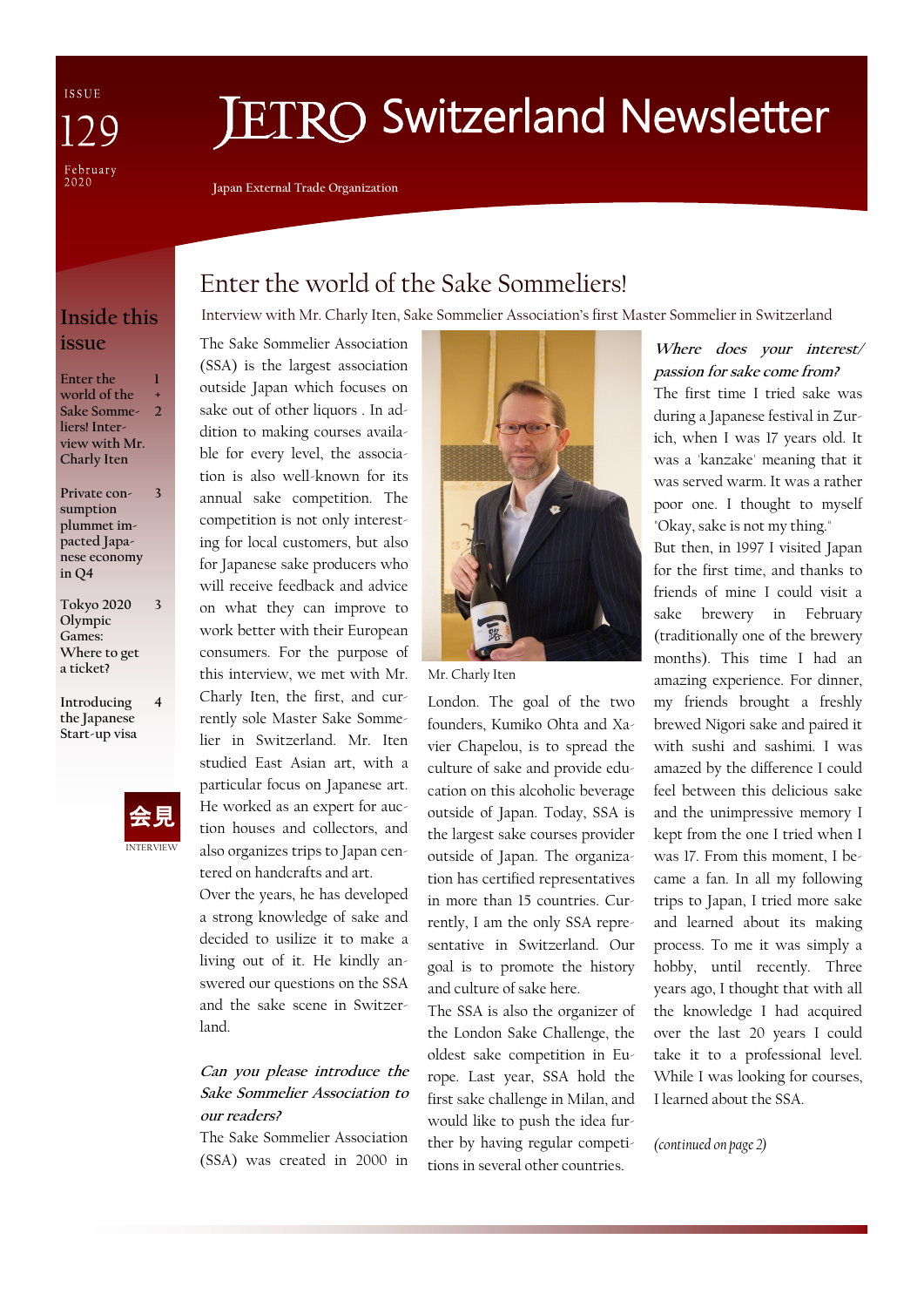## Enter the world of the Sake Sommeliers!



*(continued from page 1)* 

**You are the first Master Sake Sommelier in Switzerland. What does Sake Sommelier mean and how can someone get this title?**

It means that I attended and successfully passed the four levels of the courses I took with the SSA, and that consequently I am an official SSA sake educator. To get the SSA Master Sake Sommelier certificate is highly demanding.

During this process, candidates are thoroughly tested on their knowledge of sake including blind tasting and food pairing. The most advanced courses also entail an internship in a sake brewery in Japan.

The internship is a meaningful experience. My passion for sake grew even stronger after this. Making sake certainly gives you a different perspective and a better understanding of it.

#### **What kind of courses do you teach?**

Regarding SSA, I teach the first two levels at the moment. On February 24, I will give the first Introductory Sake Professional Course. Most of the participants are professionals interested in learning more about sake, but a couple of people will attend out of personal interest. Later, in September, I will provide the first Certified Sake Sommelier Course.

In addition to the SSA official courses, I like working on sake/ food pairings, either through collaborations or with workshops.

As you can see on my website, I also sell sake. When I sell to pro-



Ready for some sake tasting? Check [Mr. Iten's website](https://www.ci-artaffairs.ch/en) for the latest news

fessionals it helps to have a workshop with the staff. Having sake on your menu is nice, but being able to tell more to the client is better.

#### **In your professional experience, what are the main trends regarding sake in Switzerland?**

Sake is not new to Switzerland. We have had it for more than 20 years, but it was usually associated to a hot spirit served with dinner. The fact that it was traditionally served in small glasses also probably contributed to giving it the image of a highly alcoholic beverage.

However, things have started changing. A premium sake, chilled and served into wine glasses works well here too.

I do believe that the Swiss market has a lot of potential. There is already a nice selection of sake available on the market. Plus, people already tend to have a good knowledge of wine. Sake and wines share a lot. As said, wine glasses work well with sake, and the terminology we use to describe wine can be used for sake, partially at least. This being said, sake has not yet

fully entered people's habits. When I see the small selection available in major department stores in Zurich, I can only say that we have still a lot of work to do.

At my personal level, I must say things are doing well. I have been working as a retailer for two and a half years now, and the business is on the positive side.

#### **What would be your recommendation for somebody who wants to try sake but has none or little experience?**

I would recommend a yuzu sake to start with, or a blood orange sake. Those liqueurs are very easy to enjoy and the effect is immediate. It is perfect as an aperitif, pairing it with cheese, or accompanying desserts such as panna cotta or fruit coulis.

If you want to try pure sake for the first time, I would recommend to pair it with some food. Pairing creates interesting interactions. The umami in the sake and in the food connect and interact. Pure sake tasting is still a bit more for connoisseurs.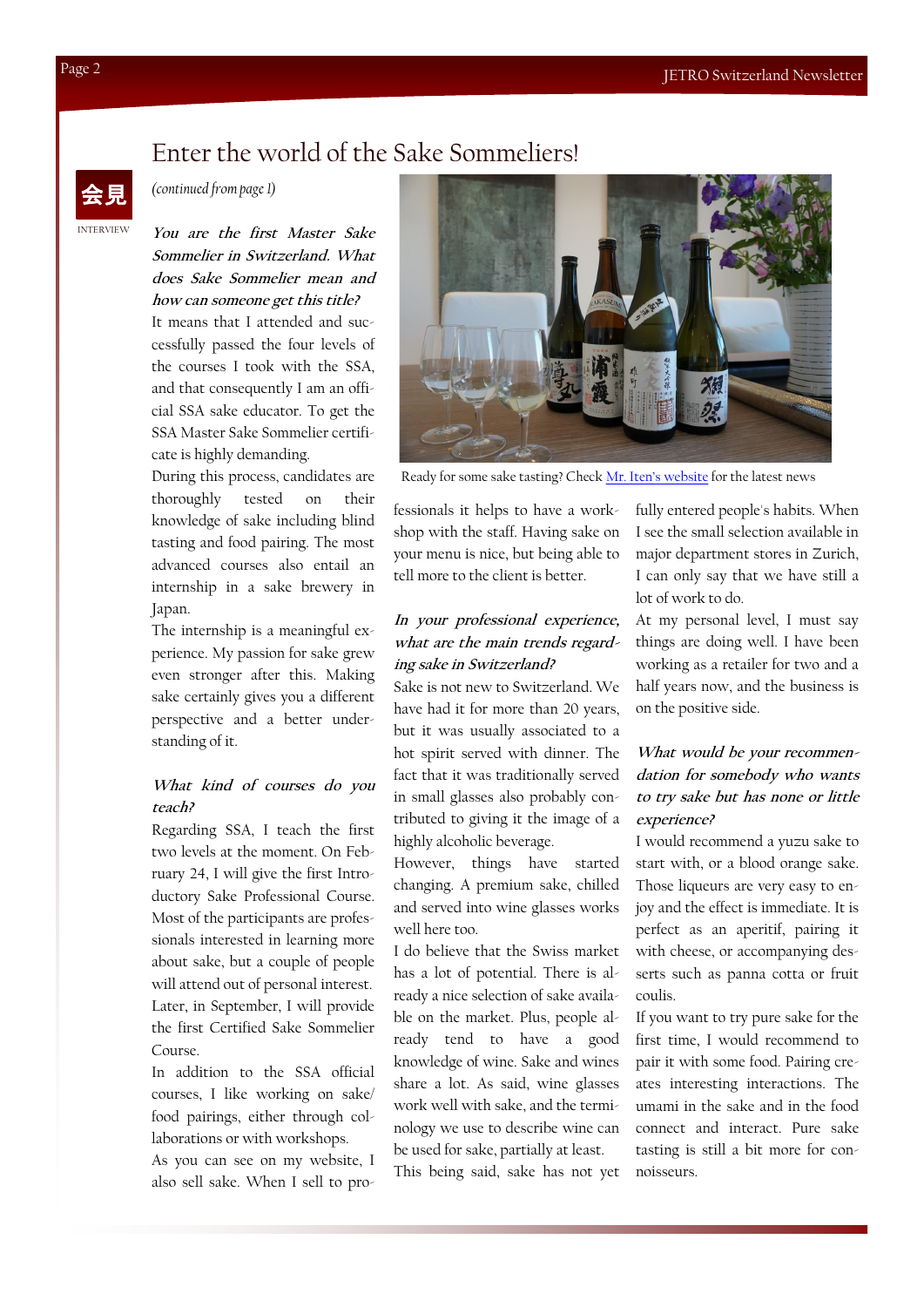## Private consumption plummet impacted Japanese economy in Q4

The Japan Cabinet Office has published the first preliminary GDP estimates for 2019's last quarter (October to December).

As expected, the VAT increase had a significant impact on private consumption. Private demand greatly decreased (-2.9% ), while public demand (+0.4%) and net exports  $(+0.5\%)$  grew positively. As a consequence, the GDP contracted by -1.6% for the first time in several quarters.

Nevertheless, the Government was aware that a VAT increase was likely to have repercussions. It had

already happened in 2014, when the VAT was increased to 8%.

Usually, knowing that an increase is coming, many households advance their purchases.

So, if the drop was indeed caused by the advanced purchase before <sup>-1</sup> new VAT rate, private consumption should quickly come back to its usual level.

Currently, the Government believes that economic risks for the Japanese economy are more related to external factors such as a slowdown of the global economy and an increase of trade barriers.



2019 Quarter-to-quarter in %

## Tokyo 2020 Olympic Games: Where to get a ticket?

The Tokyo 2020 Olympic and Paralympic Games are starting in less than half a year and many people are wondering how to get a ticket. The Games certainly are a good reason to visit Japan.

The purchasing process has already started, but at the moment tickets are only available to local residents. A first round of tickets was sold last year, but due to the high demand a second round, based on a lottery system, is scheduled for this spring.

For people outside Japan, Authorized Ticket Resellers have been selected by the Organization committee. In Switzerland, the official reseller is Globetrotter.

They can organize bespoke tours which include the Olympic games. The company is also Swiss Olympic's official partner. People interested in the Tokyo 2020 Olympic Games are strongly advised to only buy tickets through official channels to avoid inconveniences.

The Tokyo 2020 Olympic Games will take place between July 22nd and August 9th. The Paralympic Games will start one month later, and will take place between August 25th and September 6th. More information here: [Tokyo 2020](https://tokyo2020.org/en/) [Swiss Olympic](https://www.swissolympicteam.ch/fr/olympische-missionen/olympische-spiele/tokyo2020.html) [Globetrotter](https://www.globetrotter.ch/de/846/Olympia%2B2020%2Bin%2BTokyo/Reisen.htm)





The Olympic Medals, made from 100% recycled metals coming from electronic devices from all over Japan. Learn more [here](https://tokyo2020.org/en/games/medals/) ©Tokyo 2020

TREND

動向